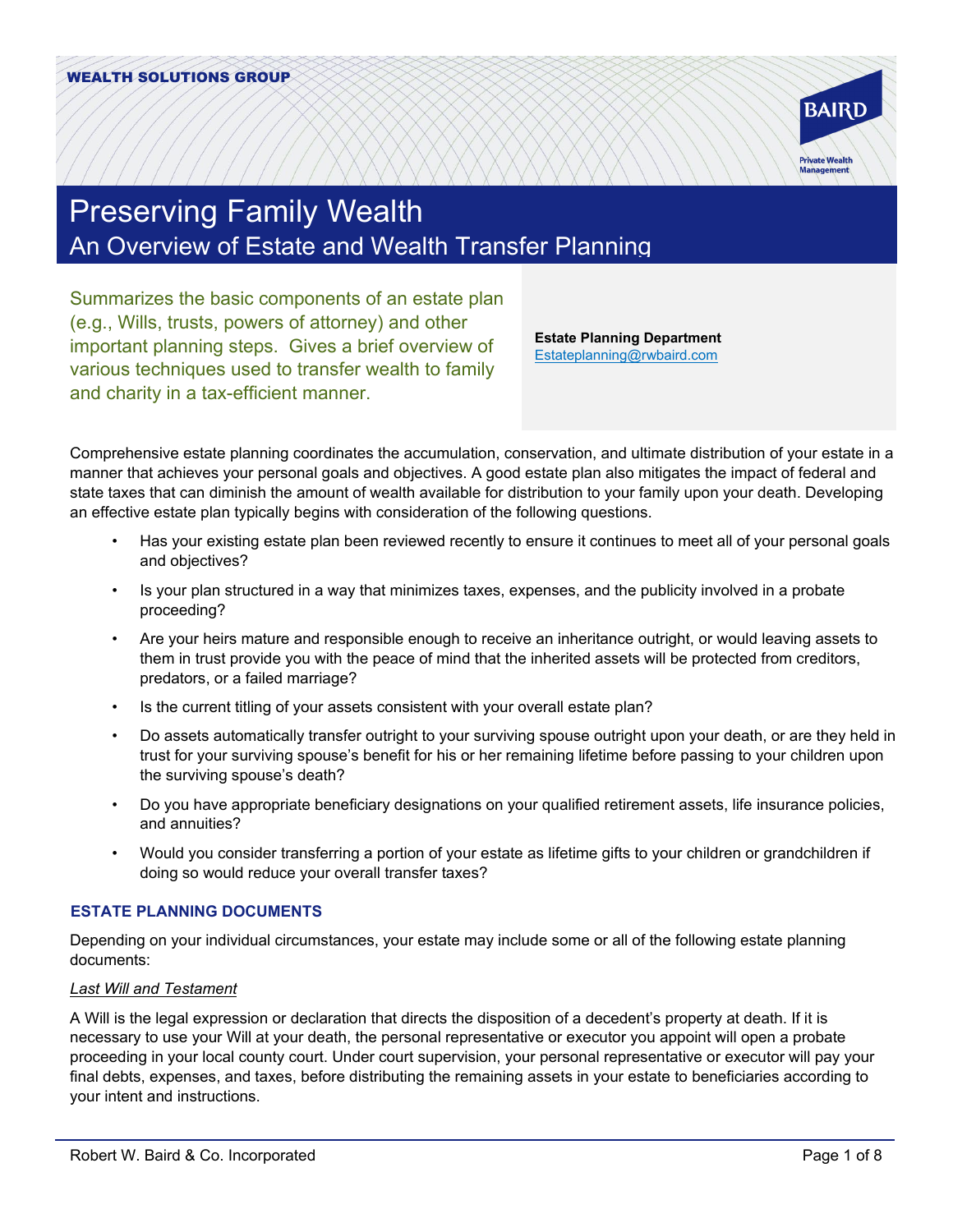#### *Revocable Trust*

A revocable trust is an entity you create to consolidate the ownership of your assets during your lifetime, while also controlling the distribution of those assets upon your death. The advantage of creating and funding a revocable trust with your securities and other property is that your family will avoid the expense, delay, and publicity of a probate proceeding. Keep in mind that assets not owned in trust may be subject to probate. A revocable trust also provides incapacity planning by appointing a successor trustee to manage the trust assets for your benefit if you were to become temporarily or permanently incapacitated.

The benefits of using a revocable trust as the centerpiece of a comprehensive estate plan (along with a "pour over" Will to complement the trust) include the following:

- *Avoid expense of probate*. Probate expenses may exceed 2% of the value of all assets included in the probate estate. This expense can be avoided if your assets are transferred to a revocable trust during your lifetime.
- *Preserve financial privacy*. Probate files are public records, meaning anyone who might be interested can access your financial and other estate information, including the names of your heirs and the value of their inheritance.
- *Incapacity planning*. A revocable trust provides continuity of asset management by appointing a spouse, an adult child, or in some cases, a corporate entity, as successor trustee to take over management of the trust assets when the owner faces declining health or diminished capacity.
- *Immediate access to trust assets*. Probate proceedings often tie up estate assets for months or even years after a death. Trust assets are immediately available to the successor trustee to pay funeral expenses and to meet the financial needs of a spouse or children.

#### *Durable Power of Attorney*

A power of attorney (POA) for legal and financial matters authorizes your attorney-in-fact (your "agent") to make legal and financial decisions on your behalf in the event you become incapacitated. A power of attorney that is "durable" (DPOA) indicates that the authorized power does not automatically terminate if you become disabled or incapacitated. A "springing" power becomes effective only if upon disability or incapacity.

Even if you have created and funded a revocable trust, it is important to have a DPOA to allow your attorney-in-fact to sign your tax returns, apply for tax refunds, settle tax controversies, apply for Social Security, apply for insurance benefits, etc.

#### *Advanced Health Care Directives*

Health care documents are also extremely important to help avoid confusion and emotional distress for your family members if you become seriously ill or incapacitated. Your health care documents should include:

- *Durable Power of Attorney for Health Care.* This document appoints a trusted person to act as your agent or proxy to make health care decisions for you if you are seriously ill or incapacitated. Your health care agent may approve medical care and treatment you might need if you are incapacitated and not able to make such decisions on your own behalf.
- *Living Will.* A living will is your personal declaration to physicians and other health care providers about your preferences regarding the use of extraordinary medical procedures if you become terminally ill or permanently incapacitated.
- *Federal Medical Privacy Act Considerations.* A form complying with the Health Insurance Portability and Accountability Act (HIPAA) authorizes the release of your medical information to third parties. A HIPAA agreement gives family members access to your medical records and allows them to discuss your condition with health care providers.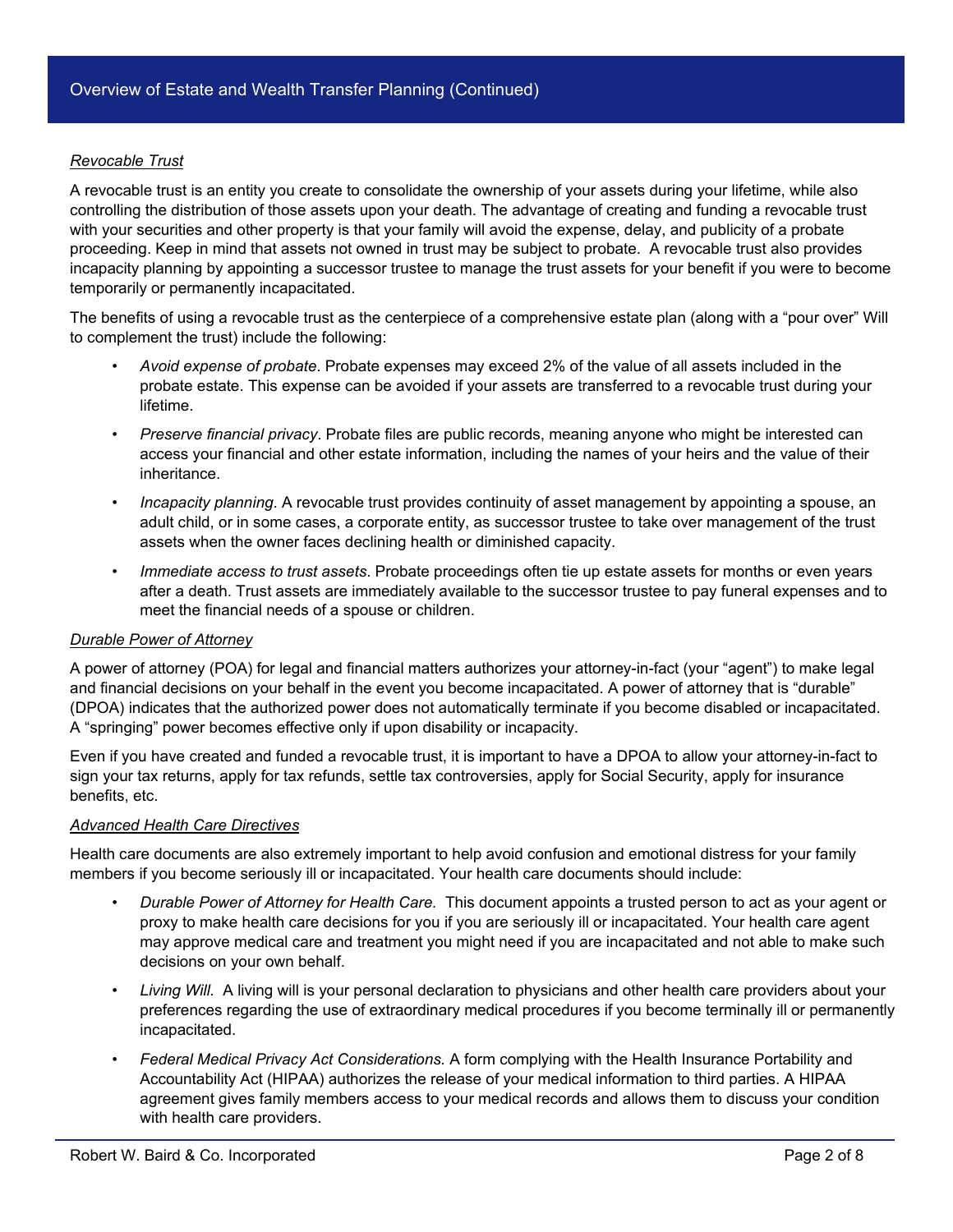#### **OTHER PLANNING CONSIDERATIONS**

When you meet with your attorney to prepare an estate plan, there are other considerations that might make your estate plan even more effective:

- *Asset Titling*. How your assets are titled is another important aspect of estate planning. If you have created a revocable living trust, you should register your investments in the trust and re-title other property in the name of the trust to avoid the probate process.
- *Alternate Fiduciary Designations*. You should appoint one or more alternates to the role of successor trustee in your trust agreement. Naming alternates ensures that someone you trust can take over a role that could be left vacant due to the resignation, incapacity, or death of your first appointee.
- *Beneficiary Designations*. You should coordinate beneficiary designations on all of your qualified retirement accounts, insurance policies, and annuities with the dispositive provisions in your will and trust.
- *Personal Property List*. You can prepare a list of all of your possessions and tangible personal property. The list can address special gifts or distributions you wish to make to beneficiaries and designate how you want the remainder of your personal property to be administered.
- *Funeral Instructions*. Many people choose to plan and prepay their funerals during their life. It may also be a good idea to prepare funeral instructions to guide your family in their time of grief.

#### **WEALTH TRANSFER PLANNING**

The Tax Cuts and Jobs Act of 2017 increased the federal estate tax exemption from \$5,600,000 to \$11,180,000 per person for 2018. For 2020, the exemption has been increased to \$11,580,000; this amount will continue to be adjusted for inflation each year. However, the increase is due to expire after 2025, and the amount will revert to pre-2018 levels (indexed for inflation). Nevertheless, mitigating the impact of state and federal estate taxes may still be an important part of your overall estate plan. By minimizing the amount of estate tax incurred at your death, you can maximize the legacy that will pass to your heirs and survivors. Some of the basic strategies that can be used to transfer wealth in a tax-efficient manner include:

#### *Credit Shelter Planning for Married Couples*

One of the first principles of wealth transfer planning for married couples is ensuring that both spouses will fully utilize their respective federal estate tax exemptions (also known as the "exemption equivalent amount"). With proper planning, a married couple can shelter more than \$22,360,000 from federal estate taxes using testamentary irrevocable trusts commonly known as a Credit Shelter Trust, a Family Trust, or a By-Pass Trust. Generally, the surviving spouse is entitled to receive income and principle from the trust during his/her remaining lifetime, after which, the remaining trust assets pass to the couple's children or other named beneficiaries.

Under estate tax rules made permanent under the American Taxpayer Relief Act of 2012, funding a credit shelter trust may no longer be necessary to reduce estate taxes for married couples because the federal exemption is now "portable" between spouses. The portability of the federal exemption allows any unused exemption at the death of the first spouse to be transferred to his/her surviving spouse. However, you should consider the advantages and disadvantages of relying on portability before deciding whether you need credit shelter provisions in your will or trust. Many married couples still structure credit shelter planning into their estate plan to achieve non-tax objectives, such as protecting the estate from creditors and predators.

#### *Lifetime Gifting*

Making gifts to loved ones during your lifetime can be a rewarding experience and may also reduce estate taxes at your death. Some of the following gifting techniques are easy to implement, while others are highly complex and require the assistance of an experienced attorney who specializes in estate planning.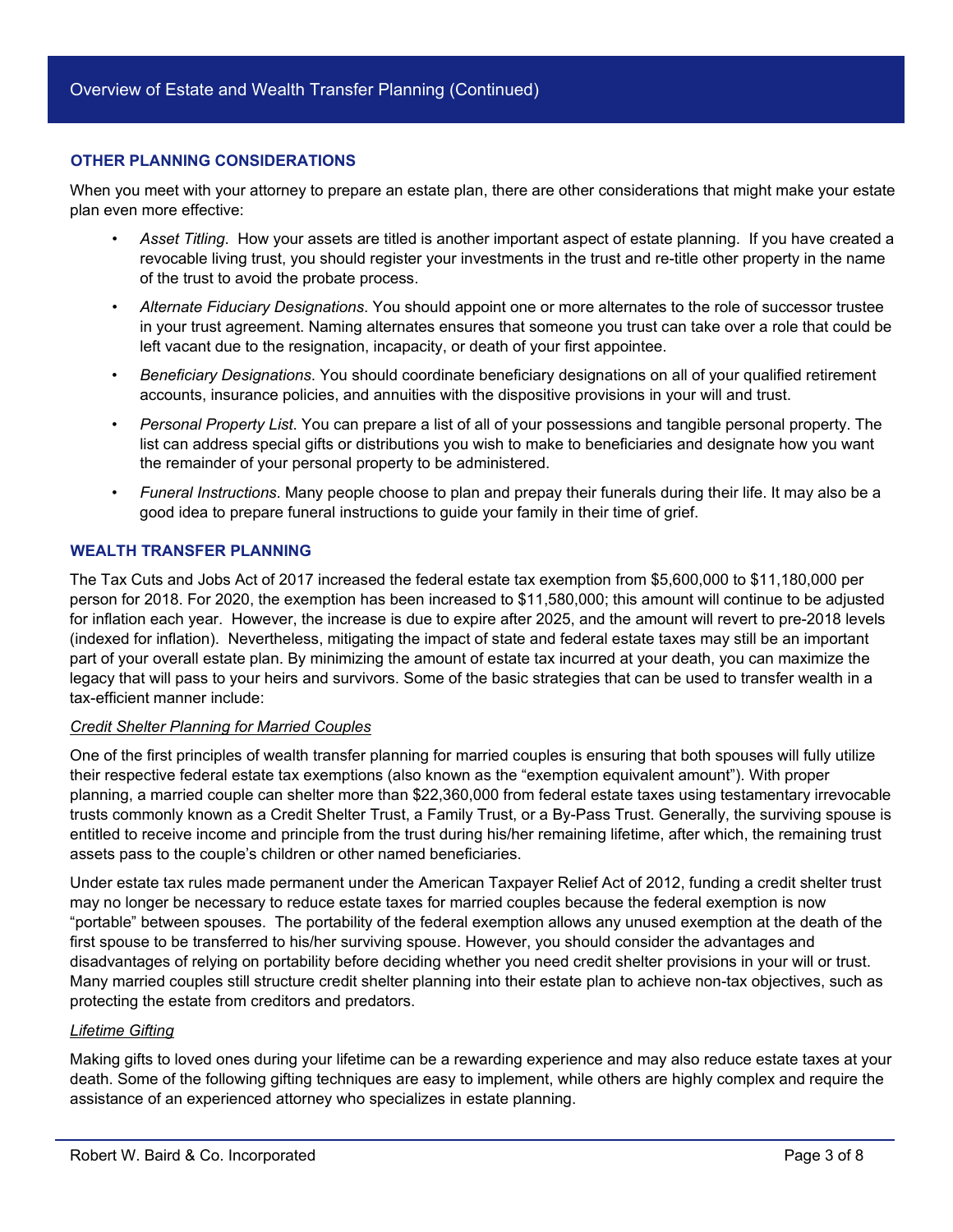# Overview of Estate and Wealth Transfer Planning (Continued)

- *Annual Exclusion Gifts*. The annual gift tax exclusion allows you to make gifts each year of up to \$15,000, or a combined \$30,000 by married couples, without incurring gift tax. You can make tax-free gifts in these amounts to as many people as you wish in each calendar year. These tax-free gifts can be made to your children, your grandchildren, to the spouse of your children and grandchildren, and to any other individuals you choose. Importantly, if you are reluctant to make outright gifts to younger children or grandchildren, or to older beneficiaries with spendthrift issues, you can make gifts to an irrevocable trust that is controlled by a designated trustee. In some cases, you may choose to allow the trust beneficiary to gain greater access to the trust assets at a designated age, or upon fulfilling specific objectives, such as completing a college education. By keeping assets in trust for beneficiaries, you may also provide some protection from potential creditors, or from a property settlement in the event the beneficiary experiences a failed marriage.
- *529 College Savings Plans*. [1](#page-3-0) You can begin an annual gifting program for younger children and grandchildren using a 529 College Savings Plan. The earnings in a 529 Plan will not be subject to income tax if distributions are used for "qualified higher educational purposes." You can combine 5 years of annual exclusions and make a one-time gift of \$75,000 to a 529 Plan for one or more individuals. After five years have passed, you can make additional annual exclusion gifts to those individuals. You must survive the entire 5-year period, or a portion of the original \$75,000 gift may be brought back into your taxable estate. You may retain control over the assets in the plan and can change the beneficiary to related parties at any time. You may even distribute the 529 funds to yourself in the future, if needed, however, you would pay income tax, and a 10% penalty, on any accrued income in the plan.
- *Lifetime Gifts of Applicable Exclusion Amount*. In addition to the ability to make annual gifts of \$15,000, you may also make cumulative tax-free gifts of up to \$11,580,000 by using the applicable exclusion amount during your lifetime. If you make such gifts, not only will the gifted assets be permanently removed from your taxable estate, but all future appreciation on the gifted assets will also be excluded from your estate. All gifts above the \$15,000 annual exclusion amount should be reported on a U.S. Gift Tax Return (Form 709).

## *Life Insurance Planning*

j

Favorable income and estate tax treatment may make life insurance an effective means to provide liquidity to pay estate taxes, or to increase an inheritance. Life insurance proceeds are fully exempt from federal (and most state) income tax. Insurance proceeds payable to beneficiaries (other than the insured's estate) are also fully exempt from federal estate tax if the insured does not own or control the policy at the time of death, or has transferred ownership in the policy more than three years prior to death. Owning insurance in an irrevocable life insurance trust may be an effective way to keep the insurance proceeds out of the insured's taxable estate.

• *Irrevocable Life Insurance Trust ("ILIT")*. An ILIT is an insurance trust that owns one or more insurance policies on an individual or married couple. Life insurance owned by the trustee of an ILIT is not considered to be part of the insured's taxable estate as long as the insured did not own any "incidents of ownership" in the insurance policy at death. "Incidents of ownership" that might cause the insurance proceeds to be part of the insured's estate include: the power to change beneficiaries, the power to surrender or cancel the policy, the power to pledge the policy for a loan, etc. The best way to avoid the "incidents of ownership" test is to have a third-party trustee purchase the insurance policy on behalf of the ILIT. Proceeds of an existing insurance policy transferred to an ILIT will be excluded from the insured's taxable estate if the insured does not die

<span id="page-3-0"></span><sup>1</sup> *Investors should consider the investment objectives, risks, charges and expenses associated with a 529 Plan before investing. This and other information is available in a Plan's official statement. The official statement should be read carefully before investing. Depending on your state of residence, there may be an in-state plan that provides tax and other benefits such as financial aid, scholarships and creditor protection that are not available through an out-of-state plan. Before investing in any state's 529 plan, you should consult your tax advisor.*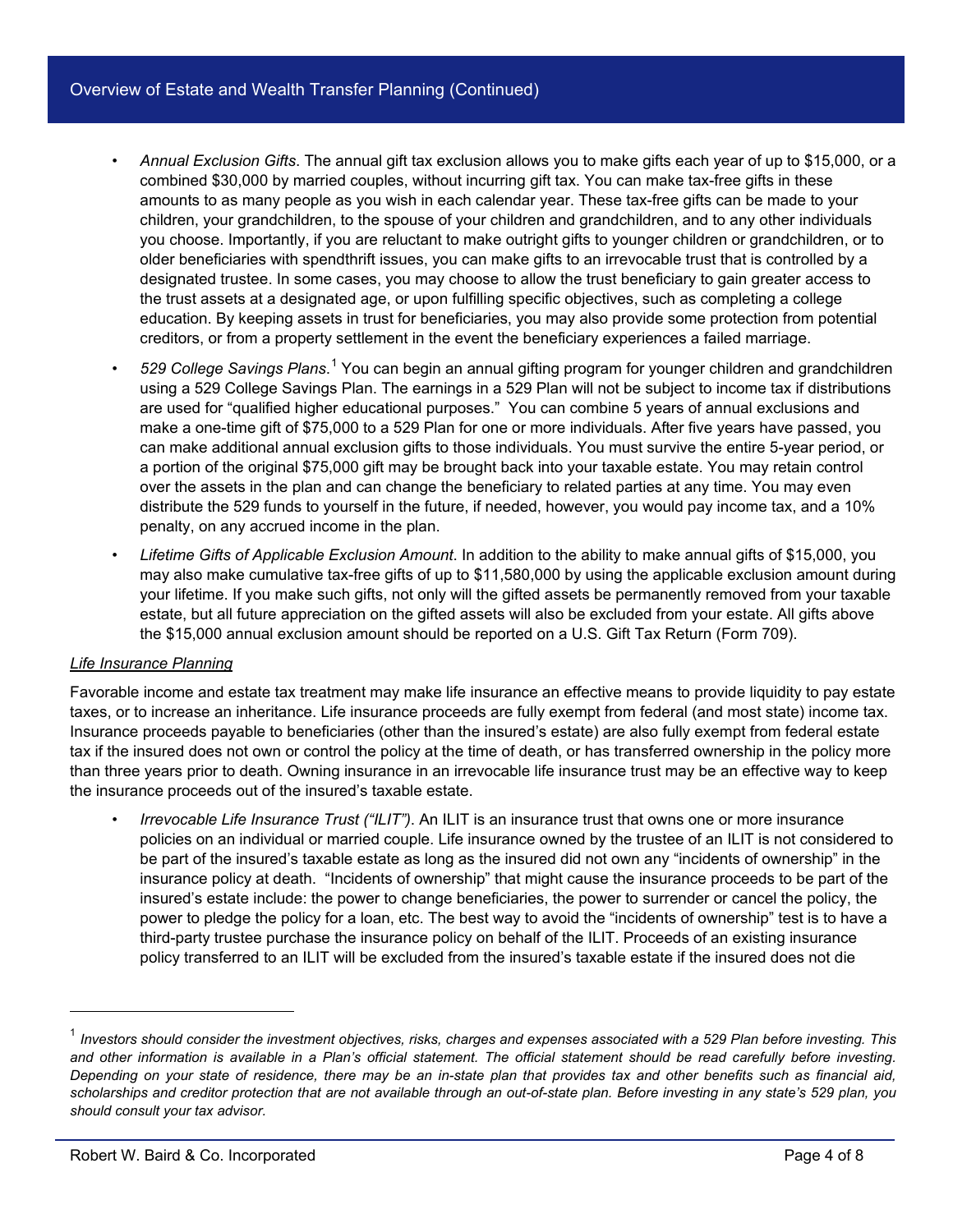within three years of transferring the policy. Note, however, that the transfer of an existing insurance policy to an ILIT may have gift tax implications.

• *The "Crummey" Trust—Qualifying Premiums for the Annual Gift Tax Exclusion*. An insured person who pays the premiums on an insurance policy owned by an ILIT will be making an indirect gift to the trust beneficiaries. In order for a gift to qualify for the annual gift tax exclusion, the gifted property must be a "present interest." The premium payments will satisfy the "present interest" test if the trust agreement contains special language, commonly known as a "Crummey" provision (named after a taxpayer in a U.S. Tax Court case). The Crummey provision directs the trustee to give notice to all trust beneficiaries that a gift has made to the trust and is available for distribution to them upon request. This "withdrawal right" satisfies the "present interest" test and qualifies that transfer for the annual gift exclusion. If the beneficiary does not exercise the withdrawal right, the funds become a permanent part of the trust and may be used by the trustee to pay the insurance premiums. Notification to a minor beneficiary may be given to the beneficiary's parent or legal guardian.

#### *Valuation Discounts*

A valuation discount may be available if the transferred property is "non-marketable" and represents a "non-controlling" interest in a privately-owned business. These two factors support the use of valuation discounts when valuing the transferred property for purposes of gift or estate taxes. Discounting the value of property may allow you to leverage the amount you can transfer to your heirs during your lifetime or at death without incurring gift or estate taxes. If you make transfers of one of the several types of property that can be discounted for gift and estate tax purposes, you should work closely with your attorney and accountant to ensure that a qualified valuation expert prepares all valuation opinions.

- *Closely Held Corporations*. An ownership interest in a closely-held company may be discounted for transfer tax purposes. Gifts of discounted closely-held stock may be transferred to qualify for the \$15,000 per annual gift tax exclusion, or some or all of the current \$11,580,000 lifetime exemption may be used to make gifts of closely-held stock in amounts above the annual gift exclusion limit. Courts have allowed valuation discounts of 30% and higher for transfers of stock in a closely-held business.
- *Family Limited Partnerships ("FLPs") and Limited Liability Companies ("LLCs")*. An ownership interest in FLPs and LLCs can also be transferred at a discounted value, however, these entities have a greater likelihood of being audited by the IRS. Entities funded with commercial or undeveloped real estate will have a better chance of withstanding heightened IRS scrutiny than an entity funded exclusively with marketable securities.
- *Fractional Interests in Real Property*. A fractional interest discount is a recognition that an owner of less than 100% of an asset does not have the unrestricted right to decide how to manage the asset, or when it should be sold. Courts have allowed fractional interest discounts of 15% and higher for an undivided fractional interest in real property.

## *Qualified Personal Residence Trust (QPRT)*

Another technique that may be used to reduce the size of your taxable estate is a Qualified Personal Residence Trust (QPRT). With a QPRT, you make a gift of a future interest in your residence or vacation home to your children at a discounted value. The trust language establishes the period of years during which you would continue to treat the property as your own before it becomes the property of your children. By delaying the gift for the stated term of years, you are able to discount the gift to the present value of what the property will be worth at the designated future date when the property is transferred to your children. You may be able to continue living on the property after the ownership of the real estate passes to your children, but you would be required lease the property and make regular rent payments to your children. Although this concept might seem counter-intuitive, the rent payments to your children would further reduce the size of your taxable estate over time. The downside of a QPRT is the loss of a stepped-up basis for the property that would be available if the property is owned at death. For this reason, you might prefer to fund a QPRT with vacation property, such as a cottage or condominium, that family-members are more likely to keep and use after your death*.*

## *Grantor Retained Annuity Trust (GRAT)*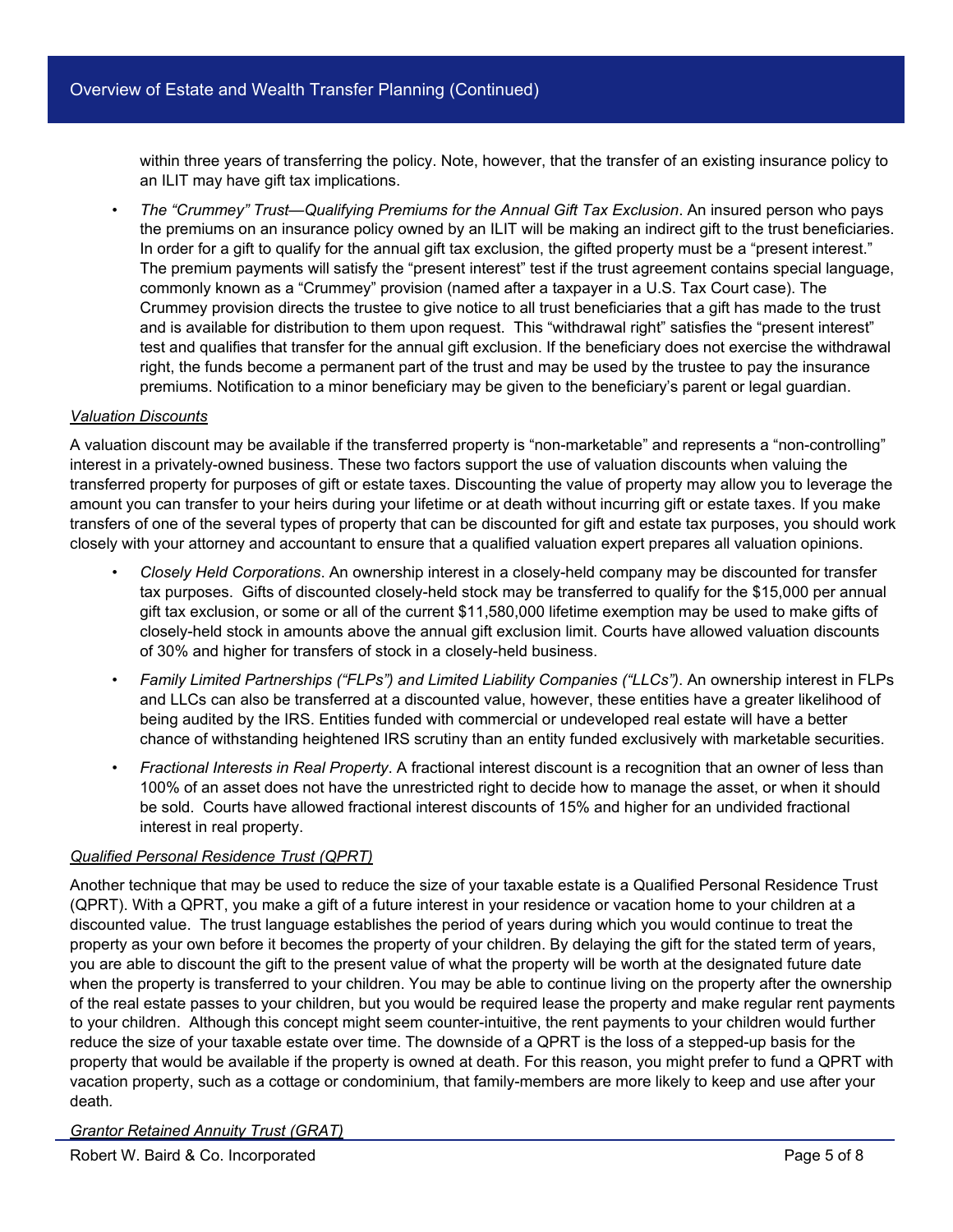A GRAT is a special trust incorporating a retained annuity payable to you for a period of years, and a remainder interest that is gifted to your designated beneficiaries. The value of the gift is the present value of the remainder interest calculated using a predetermined interest rate. The interest rate used to determine the remainder value of a GRAT is the Applicable Federal Rate (AFR), published monthly by the IRS. (The current AFR rate is near a historic low). The actual value of the remainder interest that will pass to your beneficiaries will depend on the how well the trust assets appreciate during the term of the annuity. If the trust assets "out-perform" the AFR rate, all appreciation above that rate will pass to the remainder beneficiaries free of gift tax. If the trust assets under-perform the AFR rate, the grantor will receive all of the transferred assets back in the form of annuity payments.

## *Generation Skipping Trusts*

The federal estate tax law is structured so that all estates above a certain threshold amount will be taxed when wealth passes from one generation to the next. To prevent families from avoiding the estate tax by establishing trusts for grandchildren that "skip" a generation, Congress added a second layer of tax for any transfer by one generation to a "skipped" generation, such as a gift to a grandchild. This second layer of tax for transfers that skip a generation is aptly named the Generation Skipping Transfer ("GST") Tax. However, a GST "exemption" in the amount of \$11,580,000 allows a limited amount of gifts to skip a generation without the triggering the additional 40% GST tax. GST gifts are generally made using a Generation Skipping Trust because of the flexibility it provides. GST exemption may be allocated to transfers made during your lifetime, or at death.

#### *Dynasty Trusts*

The Generation Skipping Trust may be extended in perpetuity in many states using a "Dynasty Trust." With a dynasty trust, you could endow future generations for educational or other purposes without estate taxes being incurred on the trust assets at any generation. If the assets of the trust are invested carefully, and if only the income is used for distributions to beneficiaries, this trust may have the potential for exceptional growth over a long time-frame. Some families establish a dynasty trust that spins off excess principal every few years to fund a charitable family foundation. In this way, the legacy provides for their progeny, as well as the assisting with the needs of others in society. A generation skipping dynasty trust is typically established using the laws of a state that has eliminated the "Rule-Against-Perpetuities," which may limit the duration of the trust. Some states have no Rule-Against-Perpetuities, other states allow trusts to continue for as long as 1,000 years. You may also select a state that has no state income tax on trust earnings to eliminate tax on any income that remains undistributed each year.

## **CHARITABLE GIVING AND PLANNING FOR YOUR LEGACY**

If there are charitable organizations that you would like to support, charitable giving might be a good way for you to use some of your "social capital." A general principle of tax planning is that individuals who make lifetime charitable gifts receive a double tax benefit -- donors receive an income tax charitable deduction at the time of the gift, and, in effect, an estate tax charitable deduction because the donated property has been removed from the donor's estate. If you are charitably-inclined, several types of charitable trusts might be considered.

#### *Charitable Remainder Trusts ("CRT")*

In its simplest form, a CRT provides an income stream to the donor, a current income tax deduction, and a remainder gift to one or more qualified charitable organizations. The donor transfers property to a trust, naming one or more noncharitable beneficiaries (typically the donor) to receive an income stream from the trust. A CRT is required to make payments of at least 5% of the trust property to the income beneficiary, payable at least annually. At the end of the trust term, the balance of the trust assets passes to qualified charitable organizations. The term of the trust can be for the lives of the income beneficiaries, or for a fixed term of no more than 20 years. As a result, the donor receives a current charitable income tax deduction for the present value of the remainder interest that will eventually pass to the charitable organization. At the end of the specified term, or when the donor dies, the trust terminates and the remaining trust assets pass directly to designated charitable organizations.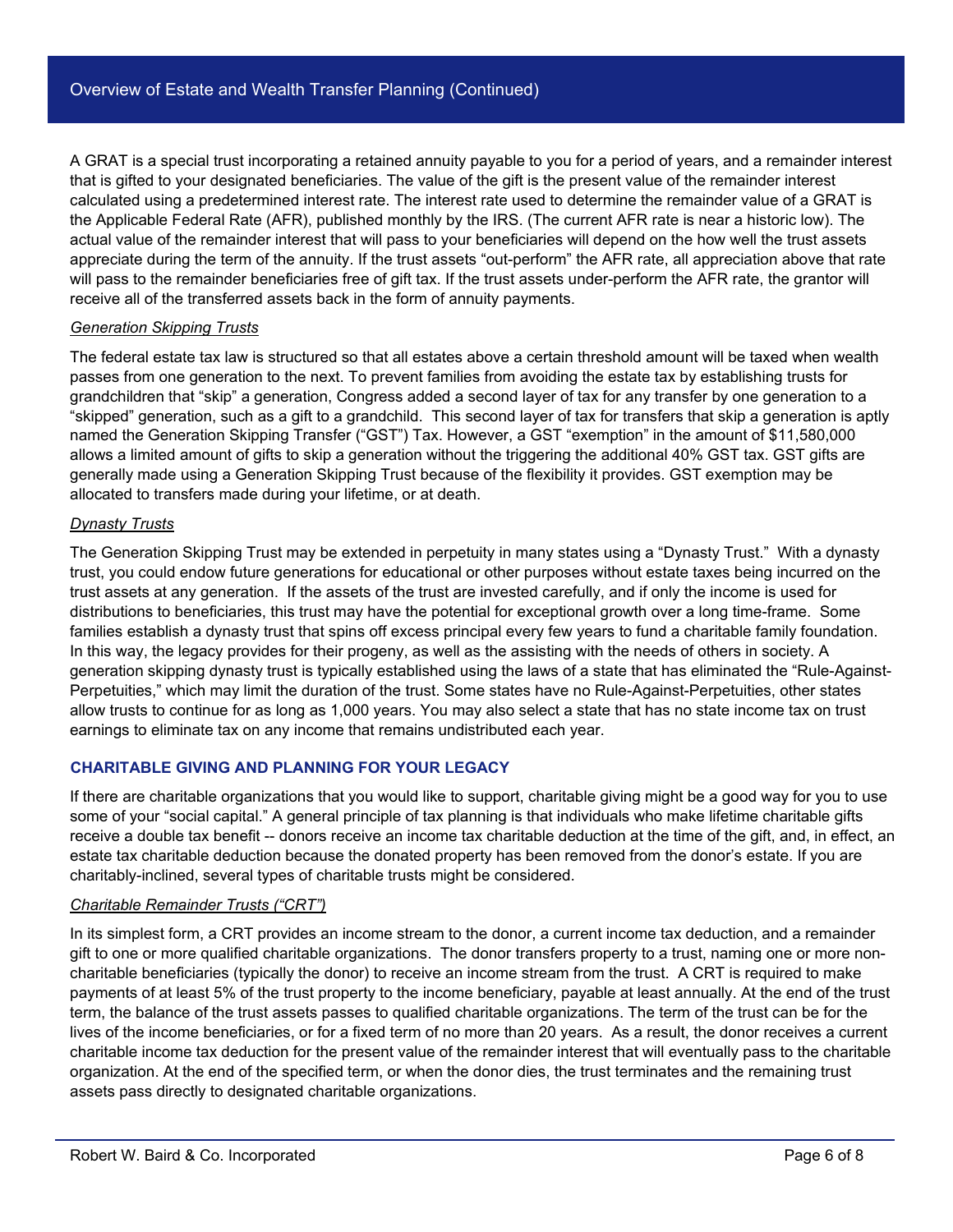- *CRT Combined with Life Insurance*. When a CRT is combined with the purchase of life insurance, the benefits of the CRT strategy can often be leveraged to an even greater degree. This more advanced technique involves two additional features: (1) the donor uses the income stream from the CRT to purchase life insurance on his/her life, and (2) the life insurance policy is owned inside an Irrevocable Life Insurance Trust (ILIT). By using the stream of income from the CRT to purchase life insurance on the donor's life, the death benefit passes to the donor's heirs upon his/her death, effectively *replacing* the amount originally donated to the CRT. By having the life insurance policy purchased and owned by an ILIT, the death benefit is excluded from the donor's gross estate for federal estate tax purposes. Properly structured, this strategy will replace the donor's original assets with life insurance proceeds that are not subject to estate tax upon the donor's death. This combination technique is commonly known as a "wealth replacement trust".
- *Deferring Capital Gains Tax on Appreciated Assets*. Yet another way to leverage this gift is by transferring *highly appreciated assets* to the CRT. Donors owning highly appreciated assets may be interested in diversifying their investments, but diversification has been delayed because of the capital gain tax impact of selling appreciated securities. By transferring the highly appreciated assets to the CRT, the donor avoids any immediate capital gains tax that may be incurred when the appreciated assets are sold by the trustee. After the CRT is funded, the trustee may sell the assets without incurring capital gains tax because CRTs are generally tax-exempt entities. The annual income distributions from the trust may be taxable to the income beneficiary, but the tax effect of the sale is spread out over the distribution period, likely many years.

# *Charitable Lead Trust ("CLT")*

A CLT reverses the process of a CRT by providing current payments to qualified charities, with a remainder gift to the donor's non-charitable beneficiaries (typically children or grandchildren). Like a QPRT, a CLT allows you to reduce the size of a taxable gift to your heirs because of the actuarial computation used to value the future gift. This technique allows you to pass assets to your family at discounted values, while also supporting charities during your lifetime.

## *Family Foundations*

Family Foundations are private foundations that qualify as Section 501(c)(3) charitable entities. These foundations allow you to make charitable gifts during your lifetime, or at death, to benefit one or more qualified charitable organizations. The advantage over making direct charitable donations is that you and your family members maintain control of all investments and distributions. There are, however, more restrictions and limitations for this type of entity than other qualified charitable organizations. For example, a family foundation must distribute 5% of the principal of the foundation each year, and there is a 1.35% surtax on income earned by the foundation. There are also administrative expenses involved to create and maintain a family foundation. Although some families find the restrictions and regulations of a family foundation cumbersome, others may find these requirements a small price to pay for retaining control of your charitable giving.

## *Community Foundations*

You could also work with a local Community Foundation to establish a long-range gifting program. You and your family may choose programs or specific charities that will receive future gifts. If a gift of \$250,000 or more is made to a Community Foundation, the Foundation may allow your financial advisor to manage the investments in order to obtain maximum investment performance.

## *Donor Advised Funds*

Donor Advised Funds are tax-exempt charitable organizations established by major mutual fund companies. These funds can be used to provide ongoing charitable donations, while allowing you to use the full charitable deduction immediately for income tax purposes. As the donor, you and your family may recommend how future charitable distributions are made. This alternative may be best suited for donors seeking simplicity and anonymity more than complete control.

## *Charitable Giving Using IRAs and Retirement Plan Assets*